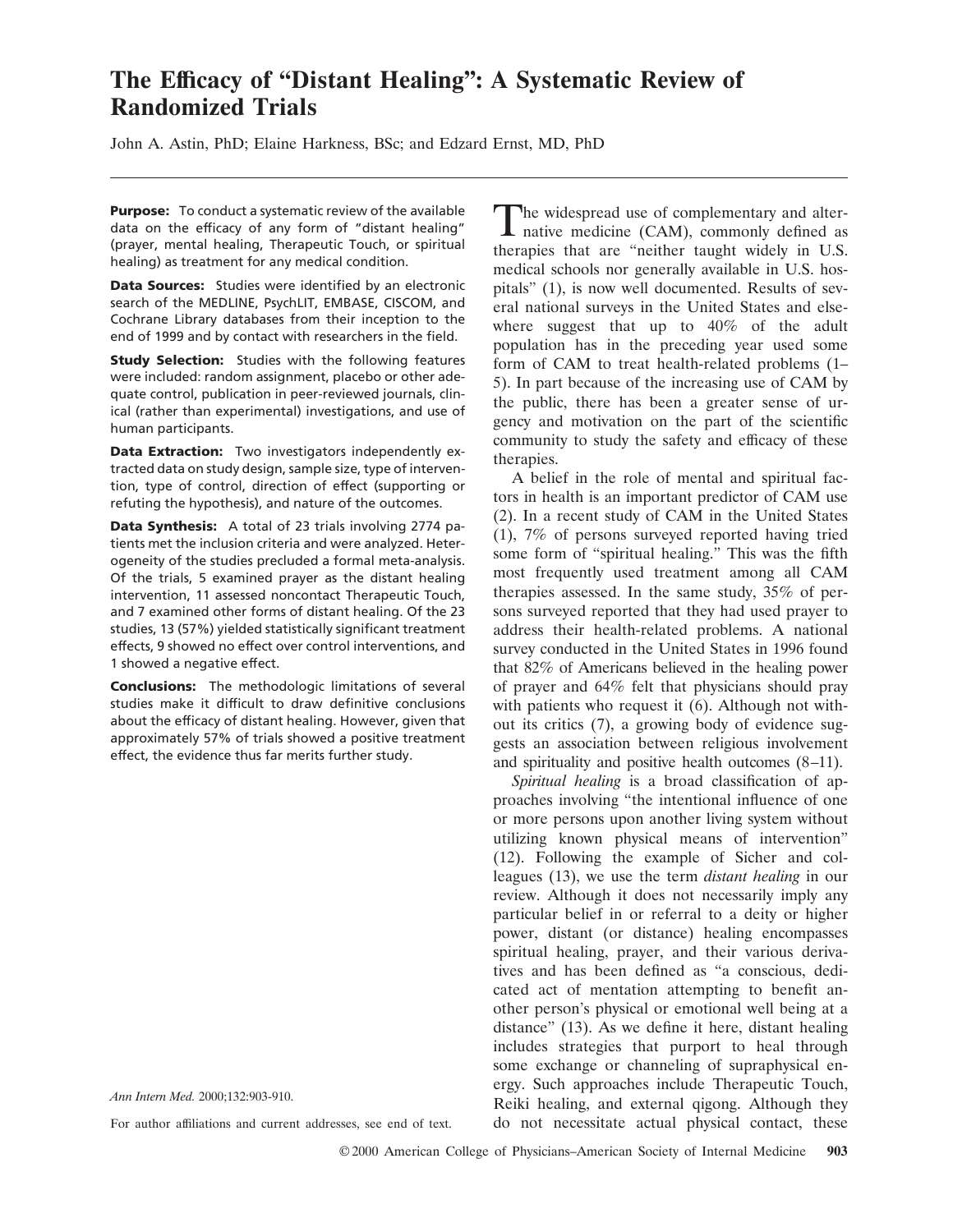healing techniques usually involve close physical proximity between practitioner and patient. Distant healing also includes approaches commonly referred to as "prayer." Prayer, whether directed toward health-related matters or other areas of life, includes several variants: intercessory prayer (asking God, the universe, or some higher power to intervene on behalf of an individual or patient); supplication, in which one asks for a particular outcome; and nondirected prayer, in which one does not request any specific outcome (for example, "Thy will be done  $\dots$ ").

All forms of distant healing are highly controversial. Despite several positive reviews examining the research on these techniques (12–14), there continue to be conflicting claims in the literature regarding their clinical efficacy (7, 15, 16). In the absence of any plausible mechanism, skeptics are convinced that the benefits being reported are due to placebo effects at best or fraud at worst. Notwithstanding this ongoing controversy, distant healing techniques are increasing in popularity. For example, in the United Kingdom today, there are more distant healers (about 14 000) than there are therapists from any other branch of CAM. This level of popularity makes examination of the available evidence relevant. The objective of our systematic review was to summarize all available randomized clinical trials testing the efficacy of all forms of distant healing as a treatment for any medical condition.

## **Methods**

A comprehensive literature search was conducted to identify studies of distant healing (spiritual healing, mental healing, faith healing, prayer, Therapeutic Touch, Reiki, distant healing, psychic healing, and external qigong). The MEDLINE, PsychLIT, EMBASE, CISCOM, and Cochrane Library databases were searched from their inception to the end of 1999. The search terms used were the abovenamed forms of treatment plus *clinical trials, controlled clinical trials,* and *randomized controlled trials*. In addition, we contacted leading researchers in the fields of distant and spiritual healing to further identify studies. We also searched our own files and the reference sections of articles on distant healing that we identified. Numerous studies have been carried out in these areas—for example, in a review of spiritual healing, Benor (12) identified 130 controlled investigations, and Rosa and colleagues (15) identified 74 "quantitative studies" of Therapeutic Touch. However, we included only studies that met the following criteria: 1) random assignment of study participants; 2) placebo, sham, or otherwise "patient-blindable" or adequate control interventions; 3) publication in peer-reviewed journals (excluding published abstracts, theses, and unpublished articles); 4) clinical (rather than experimental) investigations; and 5) study of humans with any medical condition.

We did not apply restrictions on the language of publication. The methodologic quality of studies was assessed by using the criteria outlined by Jadad and colleagues (17). In addition, we examined the extent to which studies were adequately powered, randomization was successful (that is, it resulted in homogenous study groups), baseline differences were statistically controlled for, and patients were lost to follow-up. Other predefined assessment criteria were study design, sample size, type of intervention, type of control, direction of effect (supporting or refuting the hypothesis), and type of result. Extracted data were entered into a custom-made spreadsheet. Differences between two independent assessors were settled by consensus. A meta-analytic approach was considered but was abandoned when the heterogeneity of the trials became apparent. Nevertheless, effect sizes averaged across each category of distant healing were included in an effort to provide some quantitative measure of the magnitude of clinical effects. Effect sizes were calculated by using Cohen's *d* (18), weighted for sample size. The Hedges correction was applied to all effect sizes (19). In studies that reported multiple outcomes, a single outcome was chosen to calculate effect size if 1) a significant change after treatment was shown for that outcome or 2) that outcome was the primary outcome measure in studies that found several or no significant treatment effects. In the few cases in which the authors did not provide sufficient information with which to calculate Cohen's *d*, the study was not included in the overall effect size.

The funding sources were not involved in the design of the study and had no role in the collection, analysis, or interpretation of the data or in the decision to submit the manuscript for publication.

# **Data Synthesis**

Using our search methods, we found more than 100 clinical trials of distant healing. The principal reasons for excluding trials from our review were lack of randomization, no adequate placebo condition, use of nonhuman experimental subjects or nonclinical populations, and not being published in peer-reviewed journals. Twenty-three studies met our inclusion criteria (13, 20–41). These trials included 2774 patients, of whom 1295 received the experimental interventions being tested. Methodologic details and results of these trials are summarized in **Tables 1** to **3.**

The studies are categorized as three types: prayer, Therapeutic Touch, and other distant healing. How-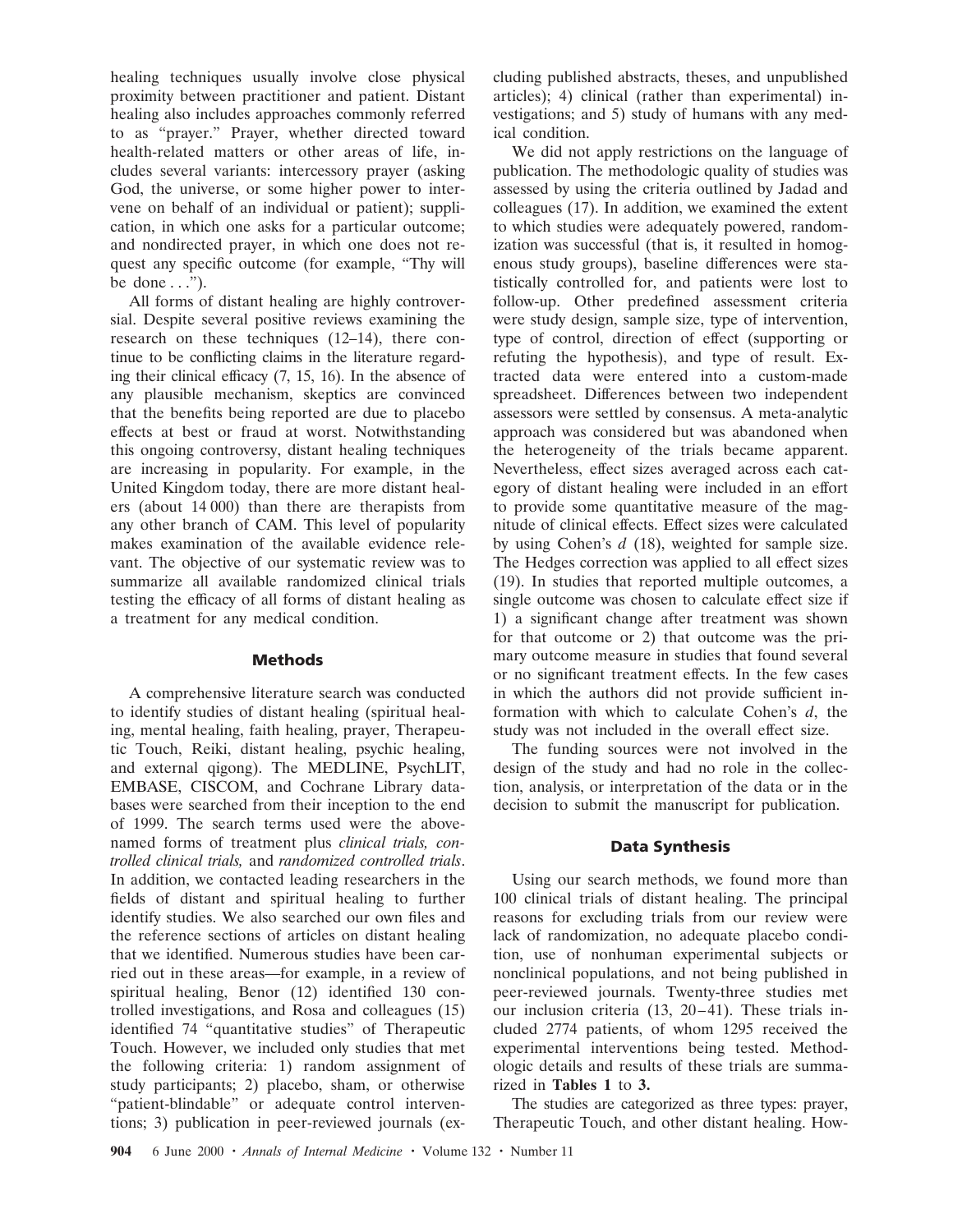|  |  | <b>Table 1.</b> Randomized, Placebo-Controlled Trials of Prayer |  |  |  |  |  |  |
|--|--|-----------------------------------------------------------------|--|--|--|--|--|--|
|--|--|-----------------------------------------------------------------|--|--|--|--|--|--|

| Author, Year<br>(Reference)     | Design                             | Sample Size                                                  | Experimental<br>Intervention                                                                                           | Control<br>Intervention* | Result                                                                                                                                               | Comments                                                                                                                                                                                              | Jadad<br>Score |
|---------------------------------|------------------------------------|--------------------------------------------------------------|------------------------------------------------------------------------------------------------------------------------|--------------------------|------------------------------------------------------------------------------------------------------------------------------------------------------|-------------------------------------------------------------------------------------------------------------------------------------------------------------------------------------------------------|----------------|
| Joyce and Welldon,<br>1965 (20) | Double-blind: 2<br>parallel groups | 48 patients with<br>psychological<br>or rheumatic<br>disease | Prayer in Christian or<br>Quaker tradition;<br>patients received<br>15 hours of daily<br>prayer for 6 months           | Usual care               | No significant differ-<br>ences in clinical or<br>attitude state                                                                                     | Inclusion and exclusion<br>criteria not stated:<br>heterogeneous<br>patient groups;<br>results of only 16<br>pairs available                                                                          | 5              |
| Collipp, 1969 (21)              | Triple-blind; 2<br>parallel groups | 18 children with<br>leukemia                                 | Daily prayer for 15<br>months                                                                                          | Usual care               | Higher death rate<br>in control group,<br>but difference<br>was not signifi-<br>cant $(P = 0.1)$                                                     | Heterogeneity of<br>groups makes find-<br>ings inconclusive;<br>inclusion criteria not<br>stated                                                                                                      | 4              |
| Byrd, 1988 (23)                 | Double-blind: 2<br>parallel groups | 393 coronary<br>care patients                                | Prayer in Christian<br>tradition; 3 to 7<br>intercessors per<br>patient until patient<br>was released from<br>hospital | Usual care               | Treatment group<br>required less ven-<br>tilatory support<br>and treatment<br>with antibiotics<br>or diuretics                                       | Outcomes combined<br>into "severity score"<br>to handle multiple<br>comparisons; score<br>was lower in treat-<br>ment group                                                                           | 5              |
| Walker et al.,<br>1997 (24)     | Double-blind; 2<br>parallel groups | 40 patients re-<br>ceiving alco-<br>hol abuse<br>treatment   | Prayer for 6 months                                                                                                    | Usual care               | No treatment effect<br>on alcohol con-<br>sumption                                                                                                   | Insufficiently powered                                                                                                                                                                                | 4              |
| Harris et al<br>1999 (39)       | Double-blind: 2<br>parallel groups | 990 coronary<br>care patients                                | Remote intercessory<br>prayer in Christian<br>tradition for<br>28 days                                                 | Usual care               | Significant treat-<br>ment effects for<br>summed and<br>weighted coro-<br>nary care unit<br>score; no differ-<br>ences in length<br>of hospital stay | No differences were<br>observed when the<br>summed scoring<br>system developed in<br>Byrd's study (23)<br>was used; unclear<br>whether baseline<br>differences were<br>adequately con-<br>trolled for | 5              |

\* A placebo was unnecessary because patients were unaware of whether prayers were made on their behalf.

ever, these classifications are not mutually exclusive. For example, the study of distant healing by Sicher and colleagues (13) included 40 healers, some of whom would describe what they did as prayer, and the study by Miller (22) described the intervention as both prayer and remote mental healing.

#### **Prayer**

Of studies that met our inclusion criteria, five specifically examined prayer as the distant healing intervention (**Table 1**). In all five studies, the intervention involved some version of intercessory prayer, in which a group of persons was instructed to pray for the patients (there was no way to control for whether patients prayed for themselves during the study). Qualifications for being an intercessor varied from study to study. For example, in the trial by Byrd (23), intercessors were required to have an "active Christian life, daily devotional prayer, and active Christian fellowship with a local church." In the study by Harris and colleagues (39), those praying were not required to have any particular denominational affiliation, but they needed to agree with the statement "I believe in God. I believe that He is personal and is concerned with individual lives. I further believe that He is responsive to prayers for healing made on behalf of the sick."

In each of these studies, the intercessors did not have any physical or face-to-face contact with the persons for whom they were praying. Instructions on how the intercessors should pray were fairly open-ended in most instances. For example, in the trial by Harris and colleagues (39), intercessors were asked to pray for a "speedy recovery with no complications and anything else that seemed appropriate to them" (39).

Two trials showed a significant treatment effect on at least one outcome in patients being prayed for (23, 39), and three showed no effect (20, 21, 24) (**Table 1**). The average effect size, computed for four of these studies, was 0.25 ( $P = 0.009$ ).

#### **Therapeutic Touch**

Eleven trials examined the healing technique known as "noncontact Therapeutic Touch" (**Table 2**). A criterion for inclusion in our review was that the Therapeutic Touch intervention be compared to an adequate placebo, consisting of a mock or mimic Therapeutic Touch condition or a design in which patients could not physically observe whether a Therapeutic Touch practitioner was working on them. Of the 11 trials, 7 showed a positive treatment effect on at least one outcome (25, 27, 28, 30, 33, 34, 41), 3 showed no effect (26, 29, 31), and 1 showed a negative treatment effect (the controls healed significantly faster) (32) (**Table 2**). The average effect size, computed for 10 of the studies, was 0.63  $(P = 0.003)$ .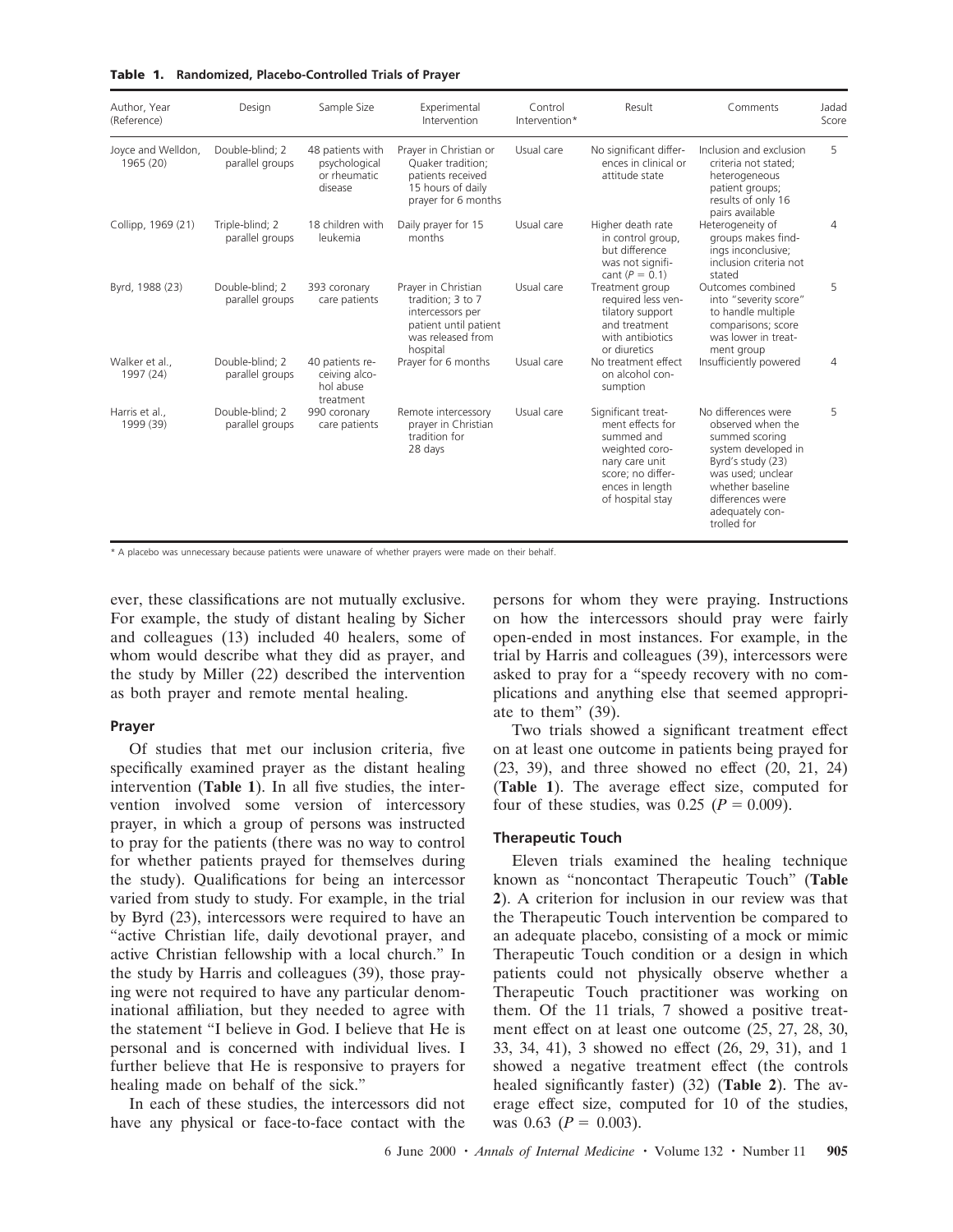| Author, Year<br>(Reference)          | Design                                | Sample Size                                                                   | Experimental<br>Intervention                                                                                | Control<br>Intervention                                           | Result                                                                                                                                             | Comments                                                                                                                                                                                                                | Jadad<br>Score |
|--------------------------------------|---------------------------------------|-------------------------------------------------------------------------------|-------------------------------------------------------------------------------------------------------------|-------------------------------------------------------------------|----------------------------------------------------------------------------------------------------------------------------------------------------|-------------------------------------------------------------------------------------------------------------------------------------------------------------------------------------------------------------------------|----------------|
| Quinn, 1984 (25)                     | Double-blind                          | 60 patients in<br>cardiovascular<br>unit                                      | Noncontact Thera-<br>peutic Touch for<br>5 minutes                                                          | Simulated or mock<br>Therapeutic<br>Touch                         | 17% decrease in post-<br>test anxiety scores<br>in treatment group                                                                                 |                                                                                                                                                                                                                         | $\overline{2}$ |
| Keller and Bzdek,<br>1986 (27)       | Single-blind;<br>2 parallel<br>groups | 60 patients with<br>tension head-<br>ache                                     | Noncontact Thera-<br>peutic Touch for<br>5 minutes                                                          | Mock Therapeutic<br>Touch                                         | Treated group showed<br>pain reduction after<br>trial                                                                                              | Treatment effects were<br>no longer present at<br>4 hours of follow-<br>up; however, when<br>participants who<br>used intervening<br>therapy were re-<br>moved from analy-<br>sis, 4-hour changes<br>became significant | 3              |
| Quinn, 1988 (26)                     | Single-blind;<br>3 parallel<br>groups | 153 patients<br>awaiting<br>open-heart<br>surgery                             | Noncontact Thera-<br>peutic Touch for<br>5 minutes                                                          | Mock Therapeutic<br>Touch; no treat-<br>ment                      | No significant treat-<br>ment effects                                                                                                              | Negative findings sug-<br>gest importance of<br>eye and face contact                                                                                                                                                    | 2              |
| Meehan, 1992<br>(28)                 | Single-blind;<br>3 parallel<br>groups | 108 postopera-<br>tive patients                                               | Noncontact Thera-<br>peutic Touch for<br>5 minutes                                                          | Mock Therapeutic<br>Touch; usual<br>care (analgesic<br>drugs)     | Nonsignificant reduc-<br>tions in postopera-<br>tive pain ( $P < 0.06$ );<br>treatment group<br>showed reduced<br>need for analgesic<br>medication | Used conservative<br>"intention-to-treat"<br>analyses                                                                                                                                                                   | 3              |
| Simington and<br>Laing, 1993<br>(29) | Double-blind;<br>3 parallel<br>groups | 105 institution-<br>alized elderly<br>patients                                | Noncontact Thera-<br>peutic Touch<br>with back rub<br>for 3 minutes                                         | Mock therapeutic<br>touch with back<br>rub: back rub<br>alone     | Lower levels of post-<br>test anxiety ob-<br>served in treatment<br>group compared<br>with back rub only                                           | No differences be-<br>tween therapeutic<br>touch and mock<br>therapy; no pretest<br>given                                                                                                                               | $\overline{2}$ |
| Wirth et al.,<br>1993 (30)           | Double-blind                          | 24 participants<br>with experi-<br>mentally<br>induced punc-<br>ture wounds   | Noncontact Thera-<br>peutic Touch<br>(healer behind<br>one-way mirror)<br>5 min/d for 10<br>days            | No treatment (pla-<br>cebo not neces-<br>sary)                    | More rapid healing in<br>treatment group                                                                                                           |                                                                                                                                                                                                                         | $\overline{4}$ |
| Wirth et al.,<br>1996 (32)           | Double-blind;<br>2 parallel<br>groups | 38 participants<br>with experi-<br>mentally<br>induced punc-<br>ture wounds   | Noncontact Thera-<br>peutic Touch<br>(healer behind<br>one-way mir-<br>ror), 5 min/d for<br>10 days         | No treatment (pla-<br>cebo not neces-<br>sary)                    | No treatment effect in<br>terms of healing of<br>dermal wounds                                                                                     | Control group healed<br>significantly faster<br>than treatment<br>group                                                                                                                                                 | 3              |
| Gordon et al.,<br>1998 (33)          | Single-blind                          | 31 patients with<br>osteoarthritis<br>of knee                                 | Noncontact Thera-<br>peutic Touch, 1<br>session/wk for 6<br>weeks                                           | Mock Therapeutic<br>Touch; usual<br>care                          | Treatment group<br>showed improve-<br>ments in pain,<br>health status, and<br>function                                                             | No change in func-<br>tional disability                                                                                                                                                                                 | 3              |
| Turner et al.,<br>1998 (34)          | Single-blind;<br>2 parallel<br>groups | 99 burn patients                                                              | Noncontact Thera-<br>peutic Touch for<br>5 days; time<br>varied from 5 to<br>20 minutes                     | Mock Therapeutic<br>Touch                                         | Treatment group<br>showed reductions<br>in pain and anxiety<br>and had lower<br>$CD8+$ counts                                                      |                                                                                                                                                                                                                         | 3              |
| Wirth et al.,<br>1994 (31)           | Double-blind<br>crossover<br>study    | 25 participants<br>with experi-<br>mentally in-<br>duced punc-<br>ture wounds | Noncontact Thera-<br>peutic Touch<br>with visualiza-<br>tion and relax-<br>ation                            | Visualization and<br>relaxation with-<br>out Therapeutic<br>Touch | No treatment effect                                                                                                                                | Authors note that the<br>number of healed<br>wounds was insuffi-<br>cient to compare for<br>analyses                                                                                                                    | 4              |
| Wirth, 1990 (41)                     | Double-blind                          | 44 men with<br>experimen-<br>tally induced<br>puncture<br>wounds              | Noncontact Thera-<br>peutic Touch<br>(healer not visi-<br>ble to partici-<br>pants), 5 min/d<br>for 10 days | Mock Therapeutic<br>Touch                                         | Treatment group<br>showed accelerated<br>wound healing at<br>days 8 and 16                                                                         |                                                                                                                                                                                                                         | 4              |

#### **Table 2. Randomized, Placebo-Controlled Trials of Therapeutic Touch**

#### **Other Distant Healing**

Seven studies examined some other form of distant healing (**Table 3**). Descriptions of these interventions included "distance or distant healing" (13, 37, 38, 40), "paranormal healing" (36), "psychokinetic influence" (35), and "remote mental healing" (22). Positive treatment effects were observed in four of the trials (13, 22, 35, 37), and three showed no significant effect of the healing intervention (36,

38, 40). Effect sizes were computed for five of the studies, resulting in an average effect size of 0.38  $(P = 0.073)$ .

## **Overall Effect Size**

An overall effect size was calculated for all trials in which both patient and evaluator were blinded. Along with the four studies that were previously excluded because effect sizes could not be calcu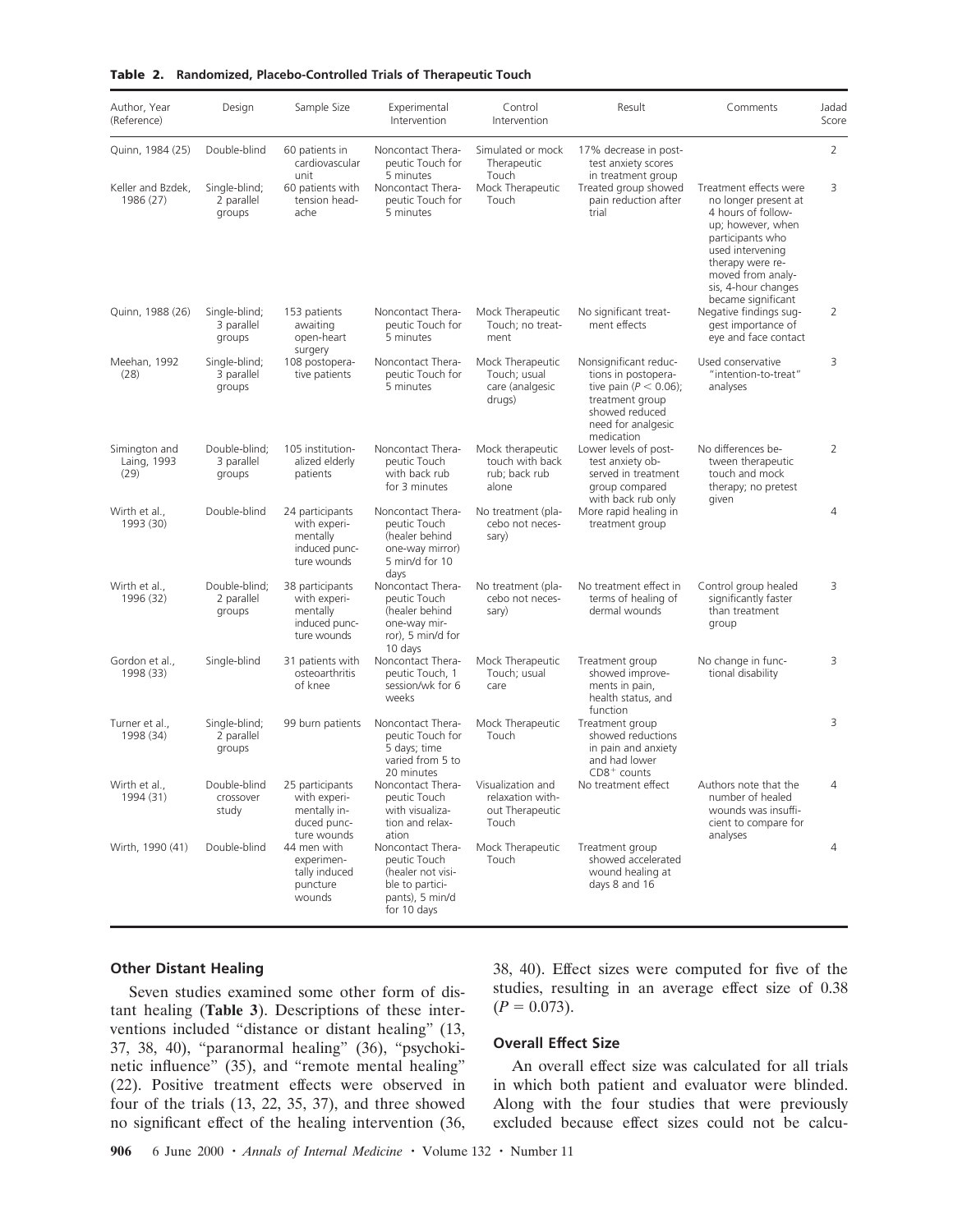lated, three additional trials were excluded because it was unclear whether the evaluator was blinded to the treatment condition. For the 16 remaining trials, the average effect size was 0.40  $(P < 0.001)$  across the three categories of distant healing (2139 patients). A chi-square test for homogeneity was significant  $(P = 0.001)$ , suggesting that the effect sizes were not homogeneous. Subgroup analysis revealed that effect sizes were homogeneous within the categories of prayer and other distant healing but not within the category of Therapeutic Touch studies. In this analysis, the "fail-safe *N*" was 63; this value represents the number of studies with zero effect that there would have to be to make the effect size results nonsignificant. It suggests that the significant findings are less likely to be the result of a "filedrawer effect" (that is, the selective reporting and publishing of only positive results).

### **Methodologic Issues**

Owing in part to our stringent inclusion criteria, the methodologic quality of trials was fairly high; the mean Jadad score across all studies was 3.6. No

clear relation emerged between the methodologic quality of the studies and whether the results were for or against the treatment. There was a trend toward studies with higher quality scores being less likely to show a treatment effect, but this correlation was weak and not statistically significant  $(R = -0.15$ ;  $P > 0.2$ ).

Despite the fairly high average quality of the trials, the methodologic limitations of several studies (such as inadequate power, failure to control for baseline measures, and heterogeneity of patient groups) make it difficult to draw definitive conclusions. For example, the findings reported by Collipp (21) may have resulted from a randomization problem that produced heterogeneous patient groups (two of the eight controls had myelogenous leukemia, but no patient in the experimental group had this condition). In the study by Miller (22), the positive finding of decreased systolic blood pressure in the remote mental healing group is difficult to interpret owing to the failure to control for baseline use of blood pressure medication.

The Therapeutic Touch studies carried out by Quinn (25), Keller and Bzdek (27), Turner and

**Table 3. Randomized, Placebo-Controlled Trials of Other Distant Healing Methods**

| Author, Year<br>(Reference)     | Design                                                | Sample Size                                                                                                   | Experimental<br>Intervention                                                                                             | Control<br>Intervention                         | Result                                                                                                                                                           | Comments                                                                                                                                                | Jadad<br>Score |
|---------------------------------|-------------------------------------------------------|---------------------------------------------------------------------------------------------------------------|--------------------------------------------------------------------------------------------------------------------------|-------------------------------------------------|------------------------------------------------------------------------------------------------------------------------------------------------------------------|---------------------------------------------------------------------------------------------------------------------------------------------------------|----------------|
| Braud and Schlitz,<br>1983 (35) | Single-blind<br>within and<br>between<br>participants | 32 participants<br>with high<br>levels of auto-<br>nomic arousal                                              | Distant mental influ-<br>ence (intention to<br>decrease arousal<br>with ten 30-second<br>sessions)                       | No-influence<br>control con-<br>ditions         | 10% reduction in gal-<br>vanic skin response<br>between control and<br>influence sessions                                                                        | No effect in participants<br>with initially low gal-<br>vanic skin response<br>levels                                                                   | 3              |
| Beutler et al.,<br>1988 (36)    | Double-blind;<br>3 parallel<br>groups                 | 120 patients<br>with hyper-<br>tension                                                                        | Laying on of hands<br>by 12 healers, 20<br>min/wk for 15<br>weeks                                                        | Healing at a<br>distance;<br>usual care         | No treatment effect                                                                                                                                              | Unclear what precisely<br>the healers did; acute<br>increase in diastolic<br>blood pressure after<br>laying on of hands                                 | 4              |
| Wirth et al<br>1993 (37)        | Double-blind<br>crossover<br>study                    | 21 patients with<br>bilateral<br>asymptomatic<br>impacted<br>third molar<br>who were<br>undergoing<br>surgery | Distance healing (Reiki,<br>LeShan) for 15-20<br>minutes 3 hours<br>after surgery                                        | No treatment<br>(placebo<br>not neces-<br>sary) | Treatment group showed<br>decrease in pain inten-<br>sity and greater pain<br>relief after surgery                                                               |                                                                                                                                                         | 4              |
| Greyson,<br>1996 (38)           | Double-blind                                          | 40 patients with<br>depression                                                                                | Distance healing<br>(LeShan technique)                                                                                   | Usual care                                      | No treatment effect                                                                                                                                              | May have been under-<br>powered                                                                                                                         | 5              |
| Sicher et al.,<br>1998 (13)     | Double-blind;<br>2 parallel<br>groups                 | 40 patients with<br><b>AIDS</b>                                                                               | Distance healing (40<br>healers from differ-<br>ent spiritual tradi-<br>tions; each patient<br>treated by 10<br>healers) | Usual care (no<br>placebo<br>necessary)         | Healing group had fewer<br>new AIDS-defining<br>illnesses, less illness<br>severity, fewer physi-<br>cian visits and hospital-<br>izations, and improved<br>mood | Mood changes may<br>have been due to<br>baseline differences:<br>no apparent statisti-<br>cal adjustment for<br>multiple comparisons                    | 5              |
| Miller, 1982 (22)               | Double-blind:<br>2 parallel<br>groups                 | 96 patients with<br>hypertension                                                                              | "Remote mental heal-<br>ing" in Church of<br>Religious Science<br>tradition                                              | No treatment<br>(no placebo<br>necessary)       | Decrease in systolic blood<br>pressure in treatment<br>group                                                                                                     | Unclear how many par-<br>ticipants were lost to<br>follow-up; results<br>given for only 4 of 8<br>healers; use of medi-<br>cation not controlled<br>for | 1              |
| Harkness et al.,<br>(40)        | Double-blind                                          | 84 patients with<br>warts                                                                                     | 6 weeks of distant<br>healing ("channeling<br>of energy") by 10<br>healers                                               | No treatment<br>(no placebo<br>necessary)       | No significant treatment<br>effect on size or num-<br>ber of warts                                                                                               | Seems that baseline<br>values were not con-<br>trolled for in analysis                                                                                  | 5              |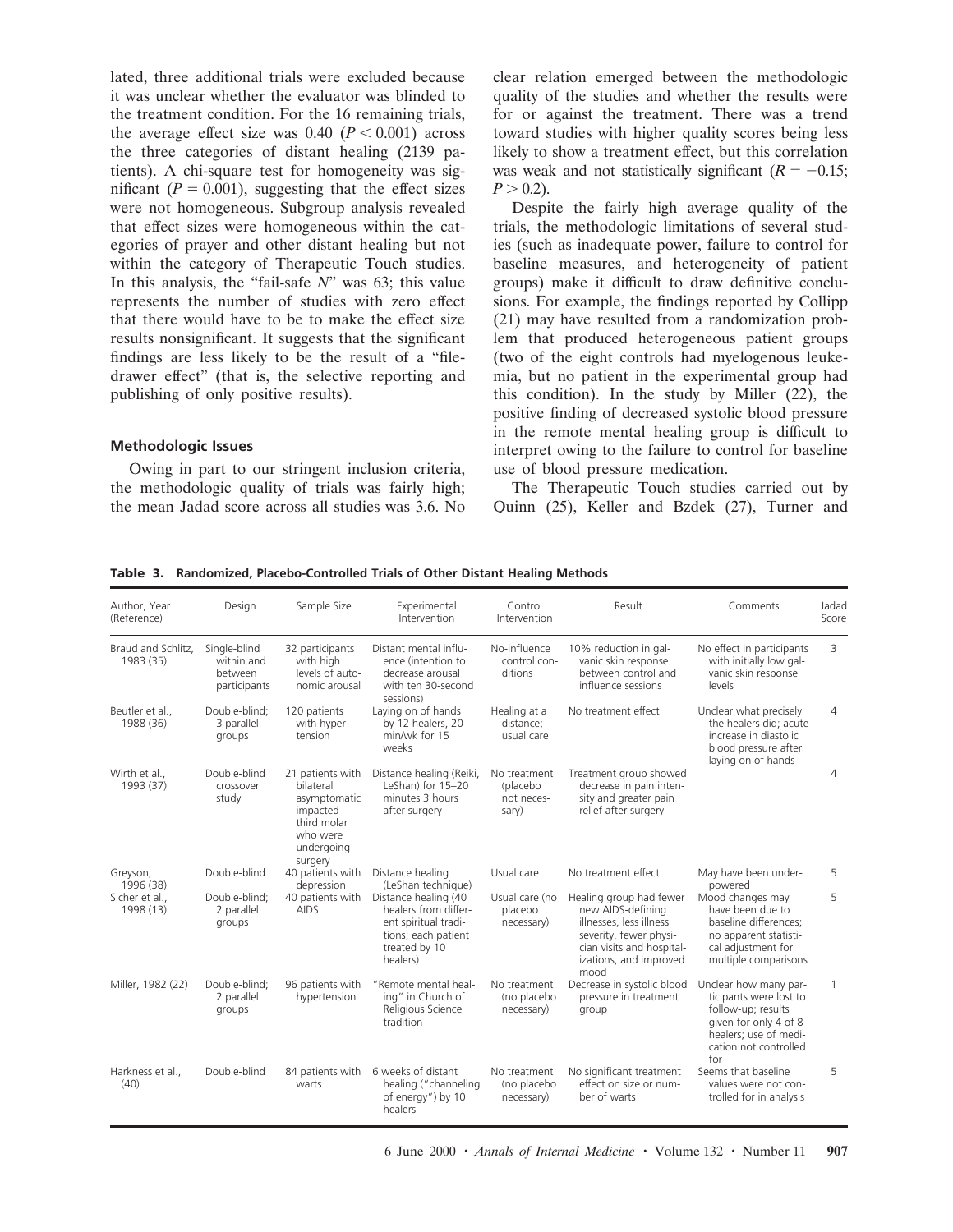colleagues (34), Gordon and associates (33), and Simington and Laing (29) all used single-blind methods in which the Therapeutic Touch practitioner knew whether he or she was using the actual or mock (placebo) treatment on patients. This design may have introduced bias. For example, practitioners may have consciously or unconsciously given off nonverbal cues (such as a different posture or facial expression) (14) or silently expressed higher levels of empathy to study participants that would indicate whether the treatment was actual or mock. However, blinded observers have been unable to differentiate actual noncontact Therapeutic Touch from the mock or placebo version of this therapy (33), suggesting that in these studies, the positive findings did not result from the introduction of such biases. As suggested by Quinn (26), another potential problem with the single-blind method that she and others have used is that an experienced and skilled Therapeutic Touch practitioner may in fact continue to unconsciously "manipulate energy" in some way (that is, actually perform Therapeutic Touch), thereby producing a therapeutic effect even though his or her conscious intention is to pretend to do the procedure.

In two of the methodologically better studies that examined prayer (23) and distant healing (13), the positive findings may have resulted from a failure to use a Bonferroni correction to adjust for multiple statistical comparisons. Byrd (23), in an effort to address this problem, combined the various treatment outcomes into a "severity score" in his study and the prayer treatment group had significantly lower severity scores. Targ (Personal communication) reported that in the study by Sicher and colleagues (13), post hoc analyses in which corrections for multiple comparisons were made did not alter their results.

In studies that failed to show a significant treatment effect, weaknesses in study design (such as inadequate sample sizes) may have increased the likelihood of a type 2 error (failure to reject the null hypothesis when it is in fact false). Post hoc analyses suggested that lack of statistical power may explain the negative findings in Walker and colleagues' study of prayer (24) and Greyson's study of distant healing (38).

Finally, in Simington and Laing's (29) study of noncontact Therapeutic Touch in institutionalized elderly patients, the investigators did not collect pretest data to control for the possibility of a "testing" effect. However, without such data, it is impossible to know whether the randomization procedure actually produced homogeneous groups at baseline, which makes the post-test data difficult to interpret.

# **Discussion**

In our systematic review of 23 randomized, controlled trials of all forms of distant healing, 13 (57%) showed a positive treatment effect, 9 showed no effect, and 1 showed a negative effect. The numbers of prayer and distant healing studies with positive and negative findings were roughly equal, whereas a somewhat larger proportion of Therapeutic Touch trials (7 of 11) showed a significant treatment effect. Results of our quantitative analysis suggest that effect sizes were small (0.25 for prayer and 0.38 for "other" distant healing) to moderate (0.63 for Therapeutic Touch). An overall statistically significant effect size of 0.40 was found across all categories of distant healing (16 trials) in which both patients and evaluators were adequately blinded.

A major limitation of our review was the heterogeneity of the trials (both in terms of treatment and outcomes), which precluded formal quantitative analyses. Furthermore, despite our restrictive inclusion criteria, we identified several methodologic limitations in the trials that made qualitative interpretation of the findings difficult. Thus, the results of our review must be interpreted with caution.

Previous reviews of distant healing techniques have also had mixed results. For example, a recent review of Therapeutic Touch for wound healing found 5 studies (all by the same author) and concluded that "results are far from impressive... [and] inconsistent overall. . ." (42) (The Cochrane Collaboration is currently examining the evidence for Therapeutic Touch in wound healing [43]). However, a more recent meta-analysis of 9 randomized, controlled trials of Therapeutic Touch (44) concluded that Therapeutic Touch is more effective than mock Therapeutic Touch or routine clinical touch in reducing anxiety symptoms. In addition, a meta-analytic review of 13 trials (which differed from those included in our review owing to the inclusion criteria) found an average effect size of 0.39 (45). Our findings are in basic agreement with a recent Cochrane Collaboration systematic review (46) that included results of three of the prayer trials that we reviewed (20, 21, 23) and found no clear evidence for or against the incorporation of prayer into medical practice.

As noted, the scientific investigation of such techniques as prayer, energy healing, and psychic or distant healing is controversial. One might argue that at the very least, distant healing has a powerful placebo effect that could be used to benefit certain patients in clinical practice. This would be true if we could be certain that such techniques were devoid of serious adverse events. However, O'Mathuna (16) has suggested that this may not be the case. He notes that some of the original writings of the de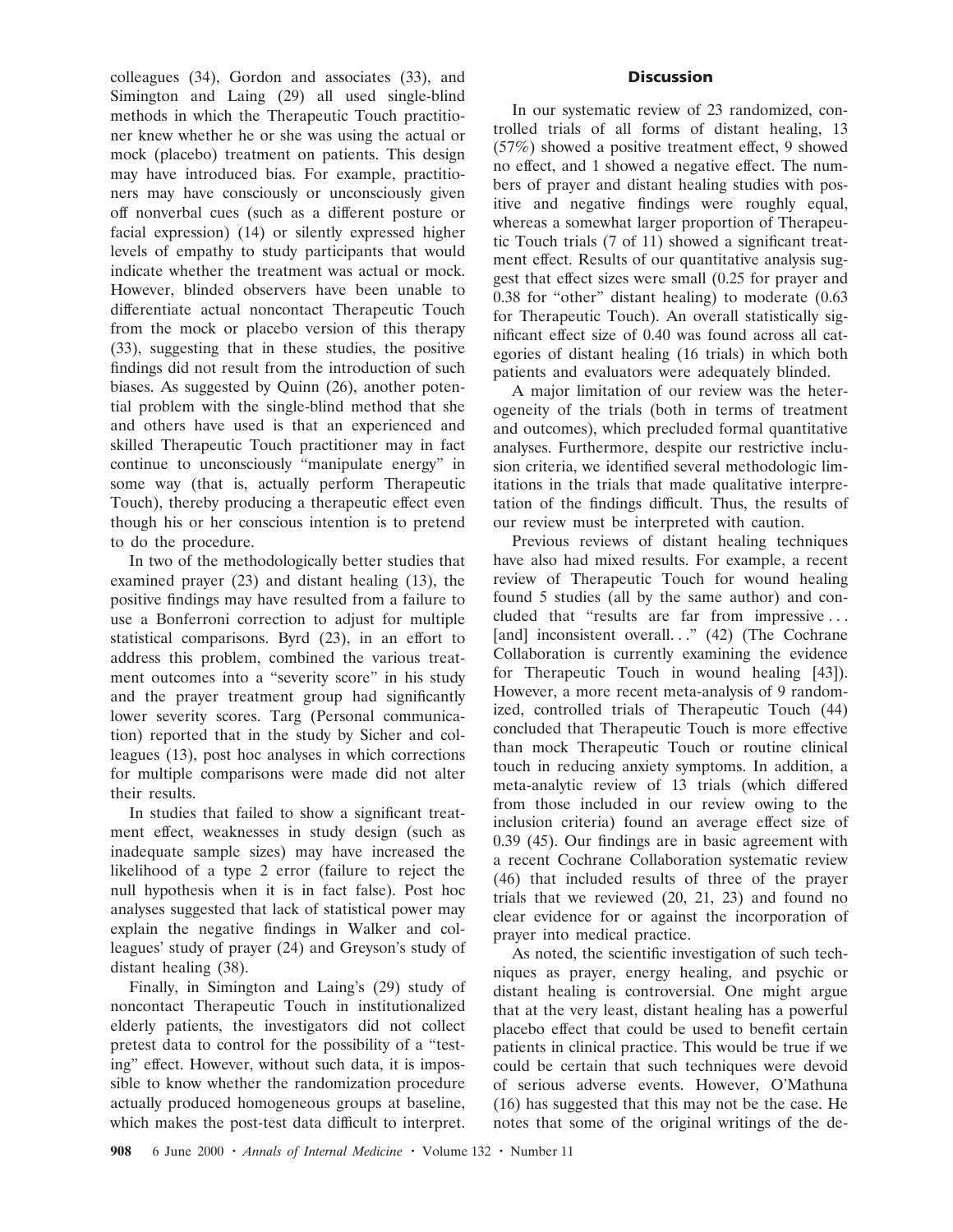velopers of Therapeutic Touch state that patients may be harmed if they are, for example, "flooded" with too much energy. This "overdosing" of energy may manifest as irritability, restlessness, anxiety, or increased pain. O'Mathuna acknowledges, however, that these potential negative side effects of Therapeutic Touch are only speculative and have never been scientifically documented. In arguing for the importance of obtaining full consent in distant healing studies, Dossey (47) notes that some evidence in the literature indicates that distant mental influence can cause harm in nonhuman biological systems; thus, prayer and energy healing may not always be benign.

Studies of prayer also raise certain philosophical issues (48), such as why a benevolent God or deity would respond only to the prayers of or on behalf of persons in the treatment group, when many persons in the control group will probably pray for themselves and will be prayed for by friends and loved ones. Similarly, why would a compassionate God or higher power who intends the well-being of all humankind respond only to the needs of those who pray or are prayed for?

Others find the scientific scrutiny of things religious and spiritual to be misguided and even potentially blasphemous; they ask, for example, how science could ever prove or disprove the existence of things that believers take as matters of faith. Although such reservations are duly noted, we believe that there is no compelling reason why the scientific method cannot be applied to such areas as distant healing and prayer and that doing so will only further our knowledge about the potential value of these approaches in health and in life. In the words of a leading researcher in this field (48),

No experiment can prove or disprove the existence of God, but if in fact [mental] intentions can be shown to facilitate healing at a distance, this would clearly imply that human beings are more connected to each other and more responsible to each other than previously believed. That connection could be actuated through the agency of God, consciousness, love, electrons, or a combination. The answers to such questions await further research.

## **Directions for Future Research in Distant Healing**

As noted earlier, the studies of distant healing reviewed here have several methodologic limitations. We highlight some of the difficulties inherent in research on distant healing and offer some suggestions that might help guide future investigations into these areas.

First, as noted by both critics and proponents of distant healing, it is difficult to obtain "pure" control groups in distant healing research. For example, in prayer studies, particularly those involving very ill

patients, the controls who are not being experimentally prayed for or sent healing intentions as part of the study are likely to nonetheless receive prayers and positive mental intentions from friends, loved ones, and others. We concur with Dossey (47) and others who have suggested that one solution to this seemingly unavoidable methodologic problem in such research is to carry out distant healing studies on nonhuman populations (such as animals or bacteria). The findings of controlled trials of distant healing (12) in nonhuman biological systems are provocative enough to merit further research.

Second, we agree with Targ (14), who has suggested that future studies of prayer and distant healing should more carefully measure psychological factors (such as depression, anxiety, sense of control, and self-efficacy) that are known to interact with physical health outcomes.

Third, as noted, the negative findings in many of the healing studies we reviewed may have resulted from inadequate sample sizes and insufficient statistical power. However, well-designed randomized, controlled trials of prayer and distant healing with significantly larger samples (more than 1000 patients) are in progress at several institutions (46, 49).

Fourth, in an effort to explain some of the negative findings in distant healing research, it has been suggested that blinding to assignment in randomized, controlled trials might block receptivity to "healing energy" by generating uncertainty in patients (47). Carrying out studies in nonhuman populations would, in theory, be one way to minimize this methodologic issue. Another way to test this theory would be to inform experimental and control patients that they will be receiving the distant or spiritual healing and then directly examine the extent to which patients' beliefs or "receptivity" influence study outcomes. However, ethical considerations of informed consent might make this design difficult to implement. Yet another possibility would be to design randomized, controlled trials with nonrandomized "preference arms" that would allow evaluation of the effects of randomization as opposed to choice.

Finally, it has been suggested (50–52) that previous (skeptical) beliefs of trial volunteers or investigators—the "experimenter effect"—might contribute to unsuccessful outcomes (that is, if mental intentions influence physical matter in some way, the investigators' or patients' negative beliefs about healing could directly affect study outcomes). Again, such a hypothesis could, in theory, be empirically tested by having investigators who are skeptical of and believers in spiritual healing conduct the same trials and assess whether in fact such beliefs influence outcomes (52).